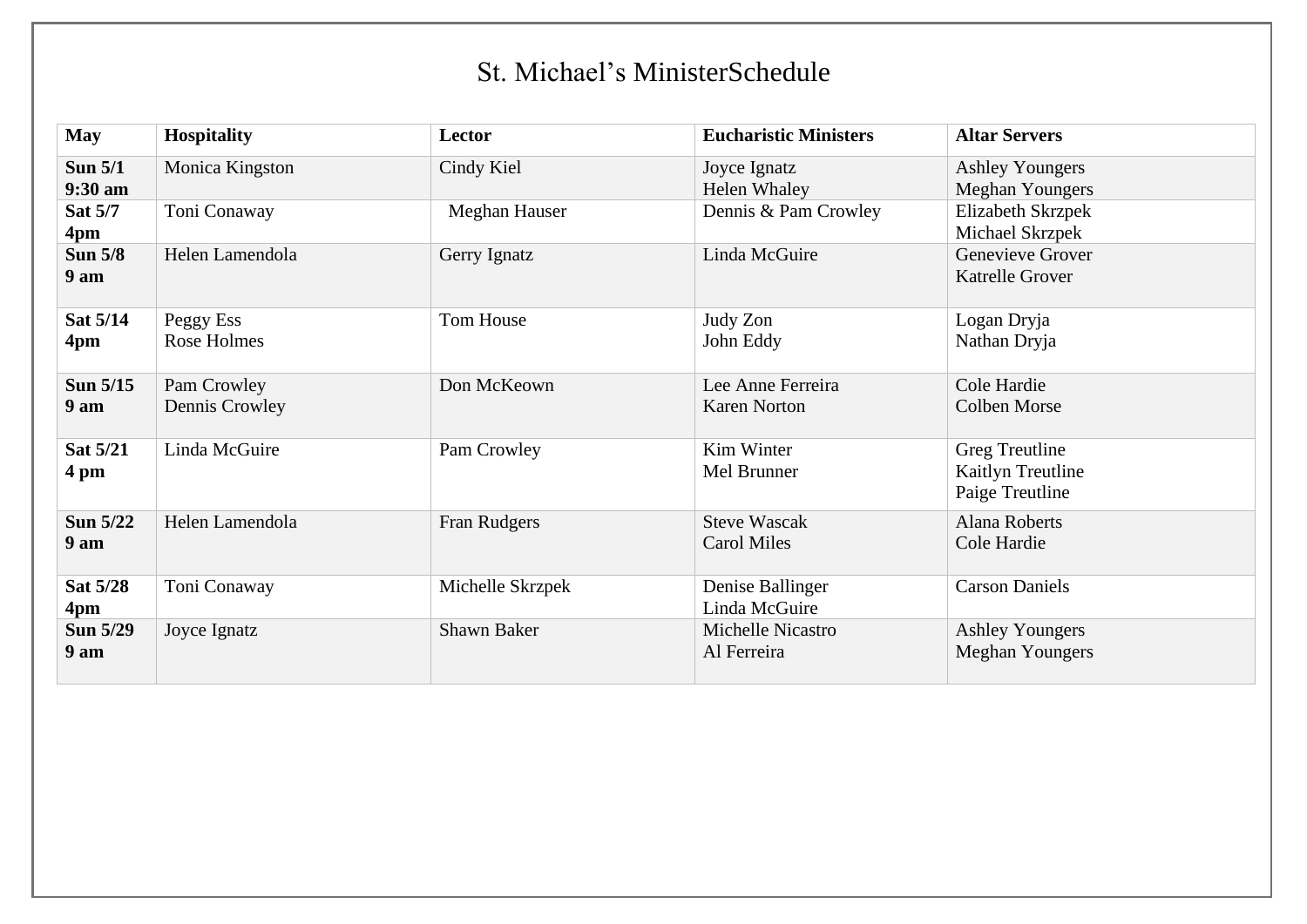## St. Michael's MinisterSchedule

| June                        | <b>Hospitality</b>       | Lector             | <b>Eucharistic Minister</b>       | <b>Altar Servers</b>                                   |
|-----------------------------|--------------------------|--------------------|-----------------------------------|--------------------------------------------------------|
| Sat 6/4<br>4pm              | Toni Conaway             | Tom House          | Mel Brunner<br>Linda Mcguire      | Logan Dryja<br>Nathan Dryja                            |
| Sun $6/5$<br>9 am           | <b>Carol Miles</b>       | Michelle Nicastro  | Pam Wilkie<br><b>Karen Norton</b> | Greg Treutline<br>Kaitlyn Treutline<br>Paige Treutline |
| Sat 6/11<br>4pm             | Peggy Ess<br>Rose Holmes | Sarah Schafer      | John Eddy<br>Tom House            | Elizabeth Skrzpek<br>Michael Skrzpek                   |
| Sun 6/12<br>9 <sub>am</sub> | Helen Lamendola          | <b>Connor Hare</b> | Al Ferreira<br>Joyce Ignatz       | <b>Ashley Youngers</b><br><b>Meghan Youngers</b>       |
| Sat 6/18<br>4pm             | Pam & Dennis Crowley     | Michelle Skrzpek   | Meghan Hauser<br>Judy Zon         | Genevieve Grover<br><b>Katrelle Grover</b>             |
| Sun 6/19<br>9 <sub>am</sub> | FEAST OF CORPUS CHRISTI  | <b>TBD</b>         | TBD                               | TBD                                                    |
| Sat 6/25<br>4 pm            | Linda McGuire            | Irene Majchzak     | Tom House<br>Lori Koerner         | Logan Dryja<br>Nathan Dryja                            |
| Sun 6/26<br>9 <sub>am</sub> | Monica Kingston          | Liz Wascak         | <b>Steve Wascak</b><br>Cindy Kiel | Cole Hardie<br><b>Colben Morse</b>                     |

Please email Theresa: [wyparishco@gmail.com](mailto:wyparishco@gmail.com) with conflicts – I will generate the July/August Schedule the week of June 19<sup>th</sup>

There is a substitute list in the Sacristy at each site – Thank you for all you do to serve!